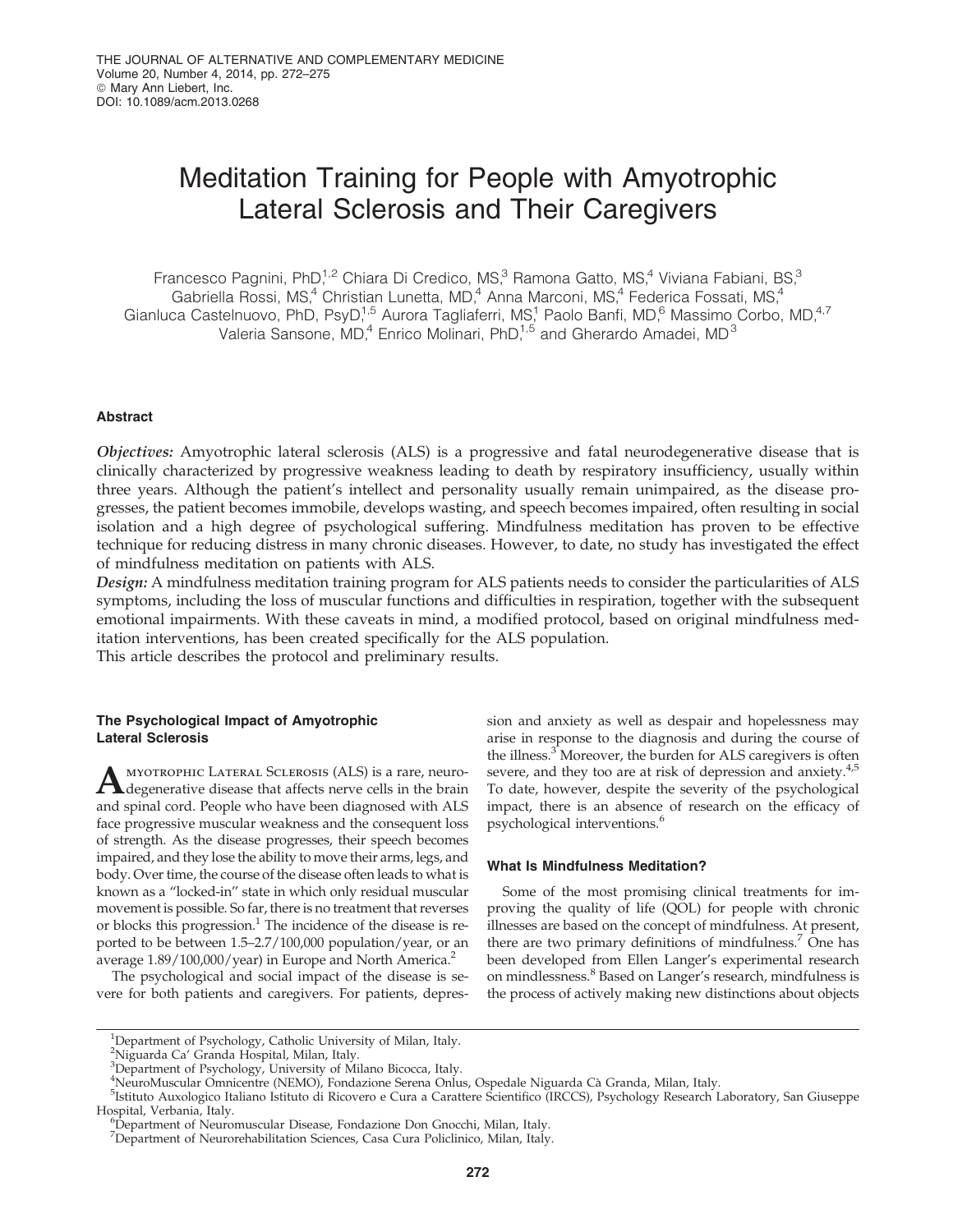in one's awareness. Such a process cultivates sensitivity to subtle variations in context and perspective about the observed subject rather than relying on entrenched categorizations from the past. $8-11$  The other definition of mindfulness was developed by Jon Kabat-Zinn. Kabat-Zinn's definition is based on the use of Buddhist meditative practices in behavioral medicine. His approach defines mindfulness as remembering to pay attention in a certain way, that is, on purpose, in the present moment, and nonjudgmentally.<sup>12</sup>

More than three decades of research on mindfulness, whether as it is defined by Langer or by Kabat-Zinn, indicates that mindfulness has a variety of positive effects on health, both physical health and psychological health. Although studies $13-15$  have reported that increased mindfulness leads to a better quality of life, both in the general population and in clinical samples, there are different ways to improve mindfulness, based on the definition used.<sup>7</sup> No matter what definition is used, however, meditation is considered the most common way. While Langer focuses on variability, novelty seeking, and relativity thinking exercises,<sup>11</sup> Kabat-Zinn has developed a specific protocol, known as Mindfulness-Based Stress Reduction, or MBSR.<sup>12</sup> For the purposes of this study, we will focus on the Kabat-Zinn MBSR approach. Other work will be required to investigate the potential of the Langer's approach in the field of ALS care.

Rooted in Theravada Buddhism, MBSR uses a combination of mindfulness meditation and behavioral exercises in weekly sessions over a period of 8 weeks. Interest in MBSR has grown over the last two decades, and its practice has been shown to significantly improve symptoms of stress and mood disturbance in individuals with a variety of diagnoses, including pain,  $^{16}$  cancer,  $^{17}$  depression, and anxiety,  $^{18}$  as well as in healthcare providers.<sup>19</sup>

#### Why mindfulness meditation for ALS people?

When first begun, the practice of mindfulness meditation leads to an awareness of what is happening in the body. As the practice continues, it leads to a partial decoupling of actions, including physiological reactions, and mental events. As a consequence, a more serene and balanced emotional and affective state is achieved, which is a good precondition for stress resistance and resilience.<sup>20</sup> This type of meditation has proven to be a powerful instrument for the enhancement of well-being in people from both the general and clinical populations,<sup>15</sup> and there are a number of reason to believe that its potential impact on the ALS field could be great.

First, a focus on the present moment, together with the unconditional acceptance of sensations and emotions, may allow people with ALS to better manage their feelings and reaction to their illness. This kind of unconditional acceptance enhances the importance of the present, of ''what I am doing now; how I feel now,'' rather than obsessive attention on ''what I am not doing.'' For people with ALS, attention on "what I am not doing" can easily become "what I cannot do anymore,'' and consequent negative thoughts. Second, negative beliefs sometimes lead to rumination with depressive loops. Mindfulness training allows the mind to step back and escape from these depressive loops.

Third, it has been suggested that mindfulness meditation alters the power that death holds over us. Mindful people

have a more receptive consideration of death and are less apt to become defensive during—or avoid entirely— discussions of death.<sup>21</sup> This may be particularly useful in the case of a terminal illness, especially ALS in which the final stage is often a locked-in state in which no residual movement is possible but brain activity remains constant, suggesting that the mind is working. It is possible that mindfulness meditation, which is sometimes seen as a relationship with elements that we experience, may provide a coping strategy for this condition. $22$ <sup>-</sup> Because it is difficult to understand the subjective experience of a person who cannot communicate, this hypothesis is difficult to prove. However, meditation training does increase the ability to remain physically passive (i.e., without movement) for long periods and maintain a positive experience.

Finally, the impact of ALS is not limited just to the person with the illness but, instead, encompasses both family and close friends. The psychological impact on the primary caregiver is often particularly strong. $5$  A mindfulness intervention can improve the caregiver's acceptance and coping abilities. Furthermore, previous studies have indicated that the existential well-being of the person with ALS is highly related to the caregiver's QOL.<sup>23</sup> Therefore, an improvement of the patient's condition may reduce the burden experienced by the caregiver and, in turn, improve the well-being of the patient.

## Problems related to ALS and mindfulness meditation

For people with ALS, a mindfulness meditation program presents a number of challenges. Difficulties with movement and breathing may hinder some of the MBSR exercises. Even if the process of the exercises, not on their outcome, is emphasized, the individual with ALS may feel negative emotions (e.g., sense of inadequacy, hopelessness).

Another issue concerns the intensity of the emotional reactions. Unexpressed and unexplored emotions and beliefs often arise during MBSR sessions. In people with ALS, the perception of the nearness of death, caused by the consciousness of the irreversibility of the illness, may bring to the surface great anger or sadness. These feelings, which the ALS patient may have buried in his or her metaphorical Pandora's box, may "explode" during the sessions. Mindfulness meditation may force contact with that part of the self (e.g., fears), that the ALS patient wishes to avoid, resulting in an initial increase in the level of stress.

Bringing an ALS patient's attention to the body may give rise to painful emotional reactions that may, at first, increase feelings of hopelessness and comparisons with the past when the patient's physical functions were better. Even if mindfulness training provides the instruments to cope with these issues, the issues are obstacles, particularly during the initial phases of the MBSR course. Moreover, the intensity of emotional reactions that may arise during the course suggests the need to consider these issues carefully.

## An Intervention Protocol

Our intervention protocol is derived from the MBSR protocol but adapted to the clinical peculiarities and challenges of ALS. Each session lasts about 90 minutes, which is less than the length of time required for a MBSR session. The final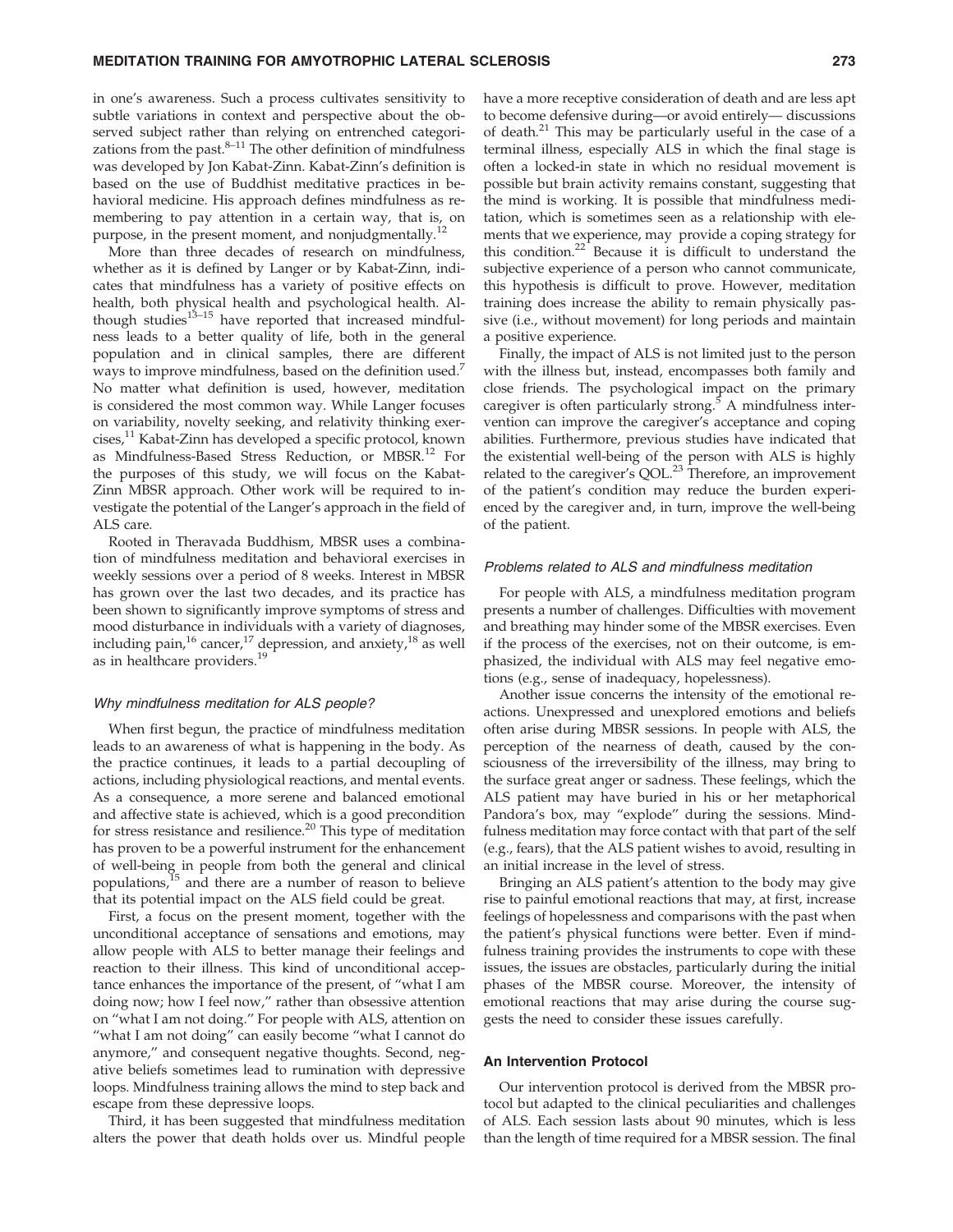intensive day at the end of the MBSR protocol has been removed for both logistical and physical reasons. First, transportation of a group of ALS people may be difficult. Second, because of the nature of the disease and its psychological impact, a long, intensive lesson may be too exhausting for some ALS patients, given the intense emotions that may arise during a session.

Whereas only one mindfulness meditation trainer conducts a MBSR session, in our protocol, there are two trainers for each session. We believe that the presence of a second teacher significantly reduces the risk of professional emotional burnout. Moreover, from a purely practical point of view, two people can better manage situations in which, for clinical reasons, it may be useful to separate participants or to temporarily split the group (e.g., between caregivers and patients).

Our participants are given the opportunity to contact the trainers for any needs, questions, or practice support at any time outside the class setting. Because the emotional reactions that may arise from the course may require a mental health specialist, the protocol should be conducted within a multi-disciplinary framework that includes the presence of a psychologist.

We believe our protocol is open to all ALS patients whose diagnosis occurred no more than 18 months earlier and who have an Amyotrophic Lateral Sclerosis Functional Rating Scale (ALSFRS) score above 24.<sup>24</sup> The protocol does exclude patients with comorbidity or with a personal history of psychiatric disorders. The primary caregiver, that person who provides the most care and assistance, is invited to join the group.

The structure of a session, which includes both ALS patients and caregivers, is similar to the structure of a MBSR session, and most of the same topics are treated, but with respect to the peculiarities of the disease. In our protocol, arguments, metaphors, and sharing moments between participants are adapted to the daily reality of ALS patients and caregivers in order to allow them to feel understood and accepted in accordance with their new lifestyles. Sessions emphasize accepting (or, at least, ''living with'') the discomfort and physical limitations of ALS, appreciating what can still be experienced, despite the gradual deterioration of physical condition, and the impact physical limitations may have on stress, with particular attention to the expression of anger (e.g., aggressive feelings against the caregiver). While stress is the core theme of the original MBSR protocol, in the ALS protocol, acceptance of the difficulties caused by new physical limitations is emphasized. We point out the importance of a kind approach to physical limits. We are careful not to stress the rapid adaptation to life difficulties, which may occur in healthy people. We do not discuss how the practice of mindfulness may improve health. Instead, we emphasize how the practice may improve the care of self, the love for self. Finally, we never emphasize the concept of free choice.

Based on patients' physical challenges, we have changed, or replaced, six exercises derived from the original MBSR protocol:

(1) Mindful eating: Because swallowing becomes difficult as ALS progresses, we use a lump of sugar rather than raisins for this exercise.

- (2) Breathing awareness. In the original protocol, paying attention to one's own breath plays an anchoring role in the development of a mindfulness attitude and the ability to remain focused. Since ALS progressively impairs respiratory function, paying attention to one's own respiration can be emotionally challenging and may produce resistance to the exercise or the course. Therefore, breathing awareness exercises are employed only if patients have already started to manage their anger. In the initial phases, we opt for alternative anchorages, equally simple, that will not be compromised by the development of the disease. For example, participants are asked to pay attention to the contact points of the body on surfaces. Depending on the severity of the ventilatory compromise, different breathing awareness approaches are possible, however.
- (3) Body scan: body scan was used according to the original protocol, in particular during the initial phases of the treatment.
- (4) Practice of loving kindness: This element, which aims to awaken attitudes of compassion for the self and others, is a key element of the protocol. It is present in all sessions, and practice at home is highly recommended.. The practice is particularly useful in case of suffering as it has a positive impact on symptoms of depression and anxiety. Moreover, it helps both patients and caretakers to understand and accept the importance of receiving help from others.<sup>25</sup>
- (5) Hatha yoga: We have replaced Hatha yoga exercises with minimal awareness movements derived from those Feldenkrais techniques that we judge to be accessible to all people of all ages and physical conditions. With these criteria in mind, we use eye movements exercises, because these movement are among the last to be impaired by the progression of ALS.
- (6) Music meditation: Music meditation training is included in our protocol. Music is used as a stimulus of feelings that might be felt and accepted. We believe that this mindful exercise provides participants with another tool to better deal with the development of the disease, particularly in its final stages.
- (7) Visualizations and motor imagery: Unlike the original MBSR protocol, we use meditation techniques based primarily on visualization. In addition to two meditations based on visualizations proposed by Kabat-Zinn, we use the visualization of a safe place to provide participants with an effective technique of self-soothing that is not based on breathing awareness. We also introduce motor imagery tasks (i.e., tasks through which a person imagines making a movement without actually doing so).

Participants are asked to do homework on a daily basis. While some assignments are based on the original MSBR protocol, new ones have been introduced according to protocol changes (e.g., music meditation). ALS subjects with physical impairments that hinder writing tasks (e.g., keeping a diary), are helped by their caregivers.

# **Conclusions**

The mindfulness meditation protocol presented here is an attempt to provide a psychological intervention to improve